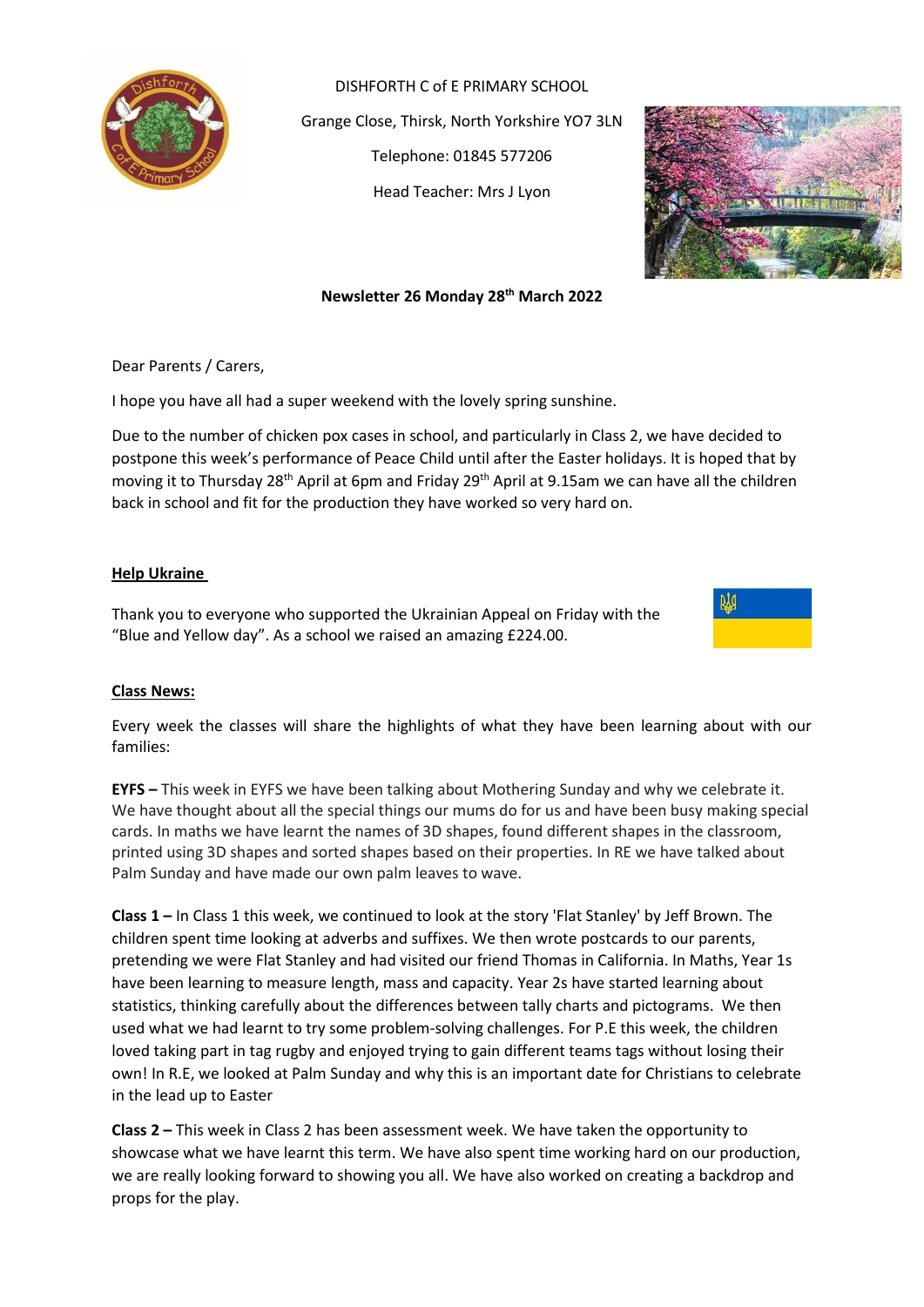**Class 3 –** In Class 3 this week, Year 5 have had an exciting trip to Thirsk High School and were commended on their 'respectful and mature attitude' from members of staff. Well done Year 5! All of the children have worked incredibly hard completing some tests this week during the morning sessions. I would like to take this time to congratulate them on their perseverance and determination. During science, they have been working on their experiment, creating salt crystals. The Year 6 children practised their woodwork skills, cutting bamboo when completing our bug hotels in Forest Schools. Thank you for all of the empty tins last week!

# **Staffing Update – Class 1 and Class 3**

Miss Paterson has had a change in personal circumstances with her partner gaining a promotion at work. This is resulting in a move to Edinburgh at May half term. We are all sad to see Miss Paterson go and we will miss her as part of our team – we wish her all the very best for the future.

I will be advertising for a new teacher to start in September. In the meantime, for the last half term of the school year, we will be welcoming back Mrs Sue Edwards to take Class 1. Mrs Edwards is a very experienced Key Stage 1 teacher who has taught at Dishforth CE Primary for a number of years in the past and knows the school well. Mrs Edwards will be making visits to the school after Easter to get to know the children and have a smooth handover.

I am delighted to announce that Miss Ungerechts is expecting a baby and is going on maternity leave at May half term. Mrs Carolyn Blyton will take Class 3 full time for the last half term of the school year and we will welcome Miss Ungerechts back in September.

# **Year 5 Enrichment Day**

Year 5 children thoroughly enjoyed their day at Thirsk High School last Monday. A highlight seemed to be the science lesson for many. We received many compliments about the children in terms of their positive attitudes and excellent behaviour throughout the day. Thank you to Mrs Burgess and Mrs Tennant for taking the children.

# **Boxercise Workshop**

On Tuesday, we had a wonderful day with Dave from Box2Bfit. All children in school took part in a boxing session on the playground which involved using different equipment and working with a partner. We were so impressed with everyone's attitude towards learning new skills and trying their best.

# **Baldersby St James Church – Wednesday 6th April**

Families are welcome to join us on the afternoon of Wednesday  $6<sup>th</sup>$  April at Baldersby St James Church where the school, led by Year 5 pupils, will perform a short production of The Three Trees. We will aim to start at 1.45pm and finish about 2.15pm. The children can either return to school on the buses or can be collected from Church. Please inform Mrs McBride in the school office if you are taking your child/ren from church – thank you.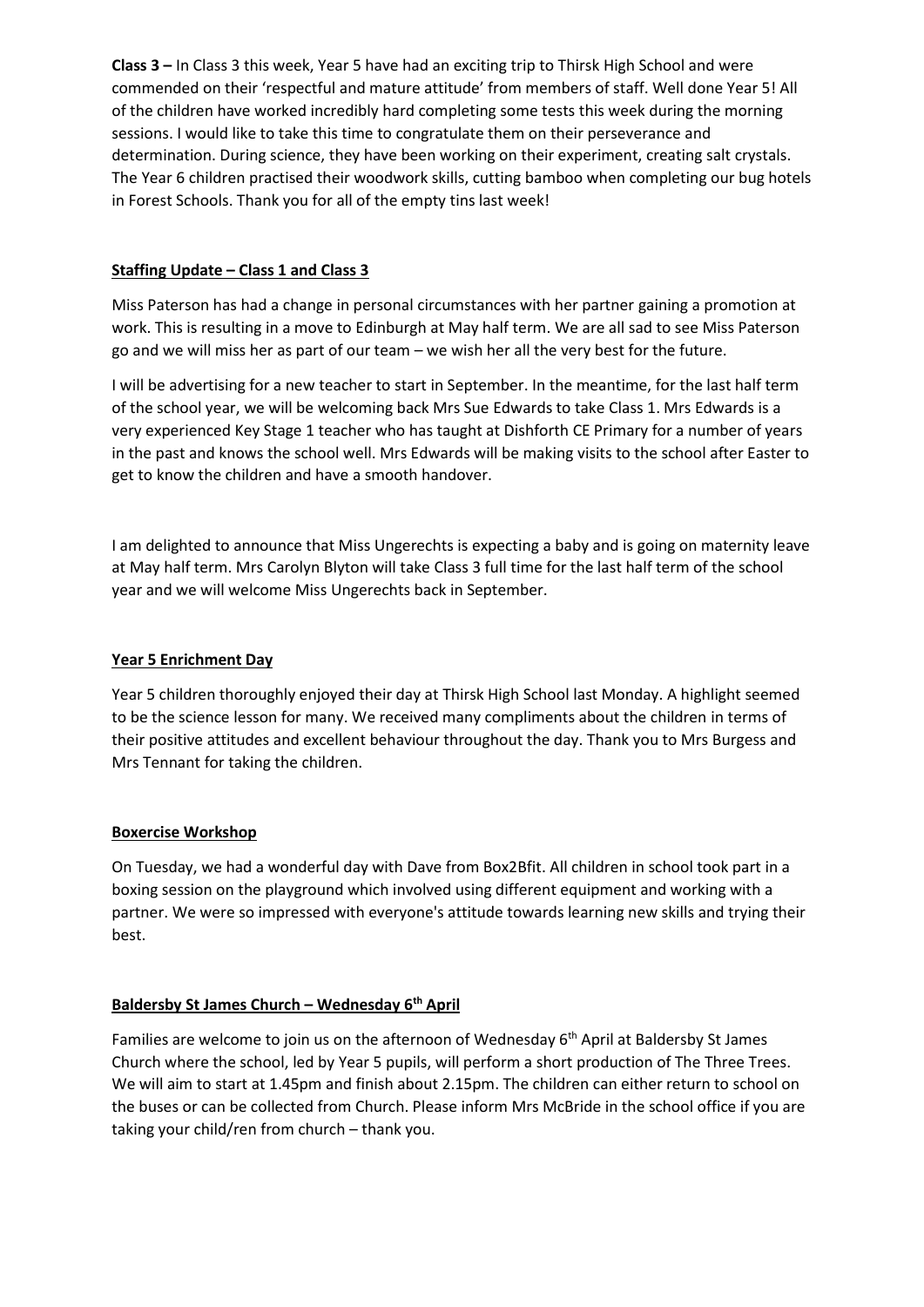

Roast Chicken, Yorkshire Pudding and Sage and Onion Stuffing with Roast or Mashed Potatoes, Gravy, Broccoli and Sweetcorn

Followed by



Chocolate Fudge Pudding and Chocolate Sauce

# **Hard-boiled eggs – Friday 8th April**

On Friday 8<sup>th</sup> April we would like all the children to bring in a hard-boiled egg to decorate (I recommend they each bring in two eggs to allow for breakages!) – there will be a range of materials for the children to use on the day to decorate their egg.

Friday 8th April – school finishes at 2.30pm for the Easter Holidays

### **PE and Forest Schools after Easter**

After the Easter holidays, the classes will have PE on the following days. Please ensure that the children have their outdoor PE kit with them: plain white t-shirt, navy / black shorts and trainers. Children can also have a navy / black track suit as well.

- EYFS Monday and Wednesday
- Class 1 Monday and Thursday
- Class 2 Thursday and Friday
- Class 3 Monday and Wednesday

### **Forest Schools – Class 1 after Easter**

Forest School is an inspiring process which is a specialised approach that aims to develop confidence and self-esteem through hands-on learning outside.

Children in Class 1 are going to be undertaking Forest Schools this half term on a Monday. Please can children bring into school a waterproof coat, tracksuit bottoms and trainers / wellies – something that you don't mind getting wet and dirty!!

### **Friends of Dishforth**

Attached to the newsletter is the Friends of Dishforth letter regarding the forthcoming Auction of Promises. If you are able to offer a promise, please fill in the form and return it to the School Office by the  $26<sup>th</sup>$  April – thank you!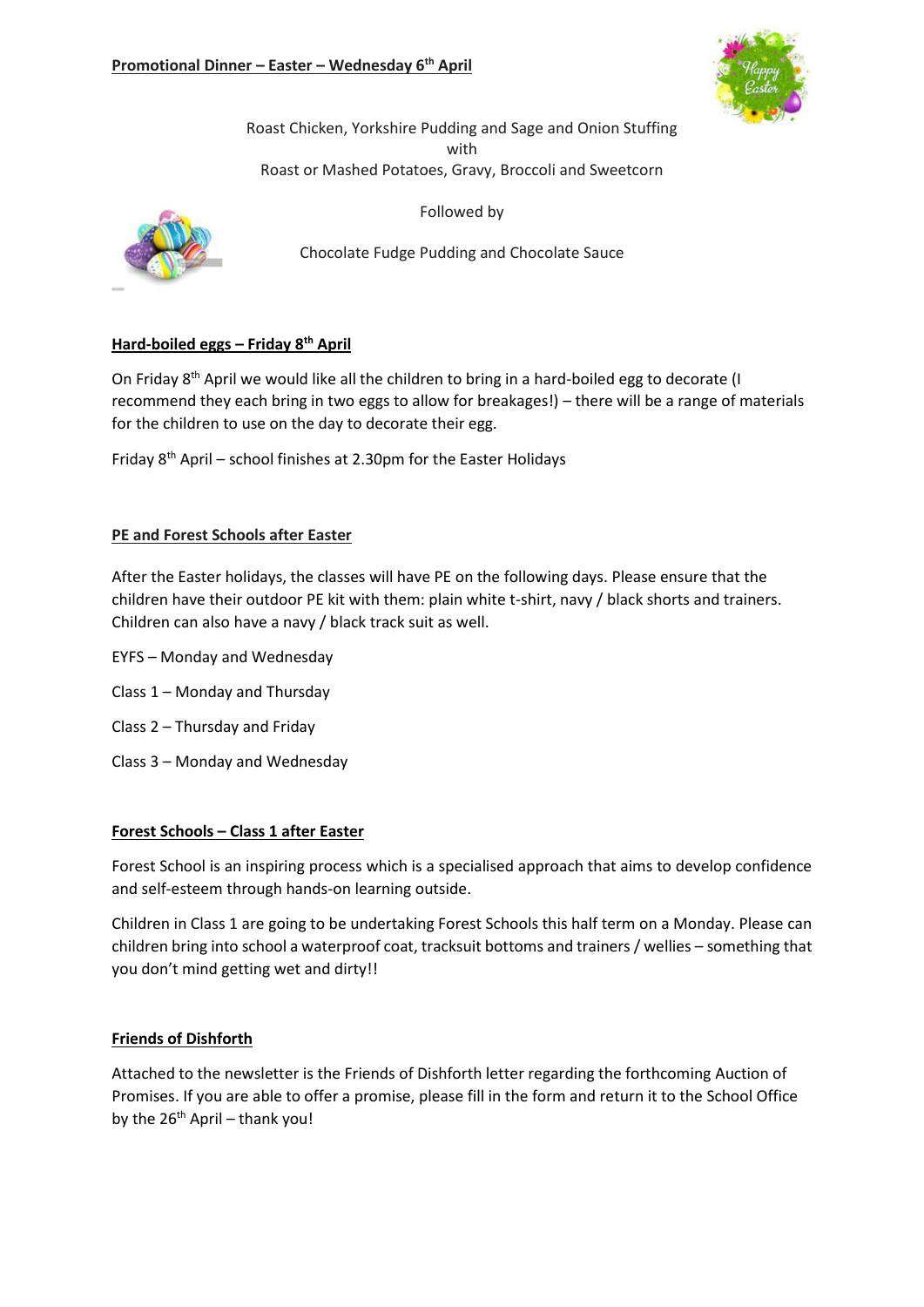### **Nursery Places – register**

If you have a child under the age of 3 and you are interested in having a nursery place for them here at Dishforth Primary, please register your interest with Mrs McBride in the school office. This will help us with forward planning of numbers – thank you.

# **Easter Activities**

Attached to this newsletter is a range of activities taking place over the Easter break for your information.

### **Hockey Heroes**

Thirsk Hockey Club are hosting Hockey Heroes - an 8-week fun introduction to hockey for 5-8-yearold beginners for just £40 including your own kit:

2 sticks, a ball and a personalised t-shirt!

It starts on Monday 9th May, 6-7pm, at Thirsk Astro (next door to the high school)

To find out more and to sign up visit [hockeyheroes.co.uk](http://hockeyheroes.co.uk/)

### **AWARDS**

#### **Celebration Assembly**

On Friday, we had our Celebration Assembly. This week the following children were given our weekly awards;



### **Ribbons**

**EYFS** – This week the class ribbon goes to someone who has worked very hard on saying how many items are in a group without counting, when using a tens frame. Well done Connie!

**Class 1 -** The ribbon this week goes to someone for their beautiful writing and their very kind attitude towards everyone in Class 1! Well done Amelia, you are a star!

**Class 2 –** The ribbon this week goes to someone who has shown quiet determination and progress throughout the year and whose confidence is really starting to shine through. In all areas of the curriculum they are happy to contribute to discussion and offer ideas. Well done Rupert!

**Class 3** – There could have been many children chosen for the ribbon this week for this reason. This person is someone who set an excellent example when representing our school on Monday at Thirsk High School. They challenged themselves to complete tasks in a calm and respectful way and worked well in a team. Well done Jack!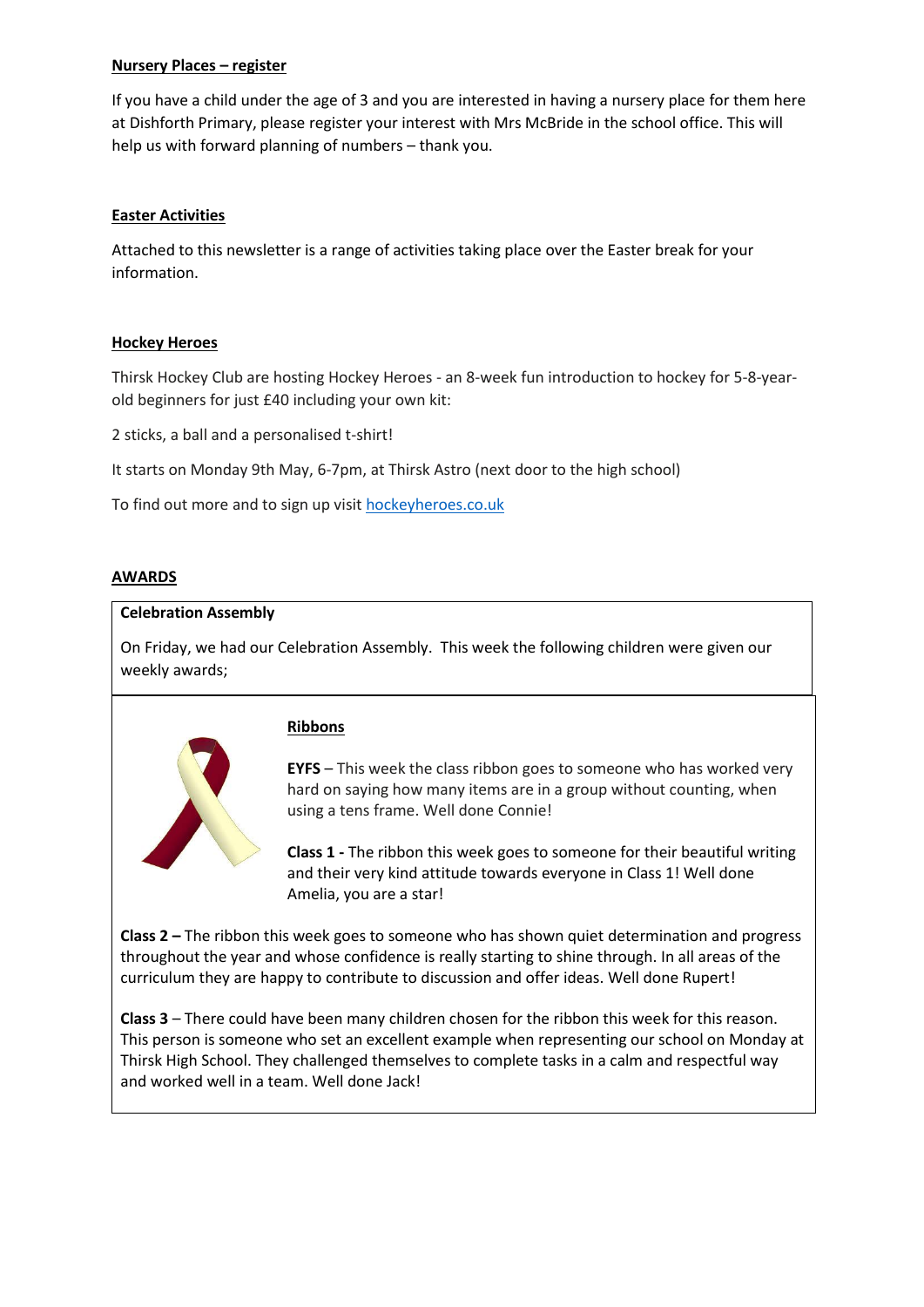#### **Values in Action**

This week our Values Award goes to someone for demonstrating our school values of compassion and respect.

This person has been nominated for being nice and part of a group and letting people join in outside.



The award goes to Thomas who was nominated by William.

Well done, Thomas!

### Kind regards,

# J M Lyon - Head Teacher

### **Diary Dates**

| <b>April 2022</b> |                                                                                                                    |  |  |  |  |
|-------------------|--------------------------------------------------------------------------------------------------------------------|--|--|--|--|
| 6/4/22            | Afternoon - Baldersby Church - whole school - parents invited 1.45pm<br>start                                      |  |  |  |  |
| 8/4/22            | Break-up for Easter at 2.30pm                                                                                      |  |  |  |  |
| 25/4/22           | <b>TRAINING DAY</b>                                                                                                |  |  |  |  |
| 26/4/22           | School open for the summer term                                                                                    |  |  |  |  |
| 28/4/22           | RE-SCHEDULED PERFORMANCE OF PEACE CHILD BY CLASS 2 AT 6PM                                                          |  |  |  |  |
| 29/04/22          | RE-SCHEDULED PERFORMANCE OF PEACE CHILD BY CLASS 2 AT 9.15PM                                                       |  |  |  |  |
| <b>May 2022</b>   |                                                                                                                    |  |  |  |  |
| 2/5/22            | May Day - school closed for the day                                                                                |  |  |  |  |
| 9/5/22            | Year 6 SAT week                                                                                                    |  |  |  |  |
| 27/5/22           | Platinum Jubilee celebration - further details to follow                                                           |  |  |  |  |
|                   | Break-up for May half term                                                                                         |  |  |  |  |
| <b>June 2022</b>  |                                                                                                                    |  |  |  |  |
| 6/6/22            | School open                                                                                                        |  |  |  |  |
| 7-9 June          | Class 3 residential                                                                                                |  |  |  |  |
| 13/6/22           | <b>EYFS Balance Bikes</b>                                                                                          |  |  |  |  |
| 15/6/22           | Workshop - PE                                                                                                      |  |  |  |  |
| 24/6/22           | TRAINING DAY - SCHOOL CLOSED FOR ONE DAY                                                                           |  |  |  |  |
| 27/6/22           | Year 6 Leaver's Service, All Saints Church, Northallerton                                                          |  |  |  |  |
|                   | (this is for Year 6 children only as it is a Diocesan event involving Year 6<br>children from a number of schools) |  |  |  |  |